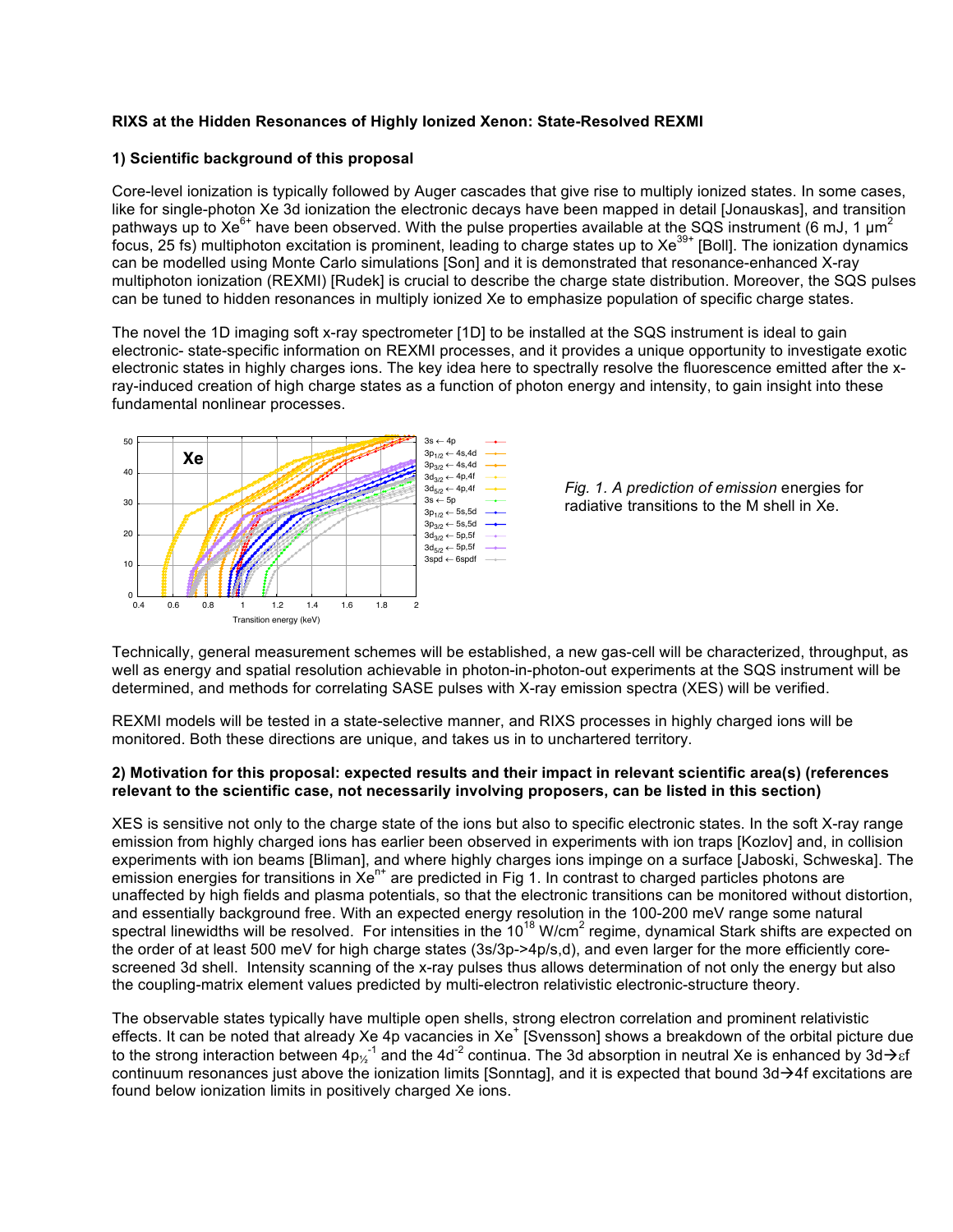For non-resonant excitation a complex emission pattern is expected in the energy range covered by the spectrometer, corresponding to filling of M shell vacancies (Fig. 1). The tunability of the SASE pulses allows for Resonant Inelastic X-ray Scattering (RIXS), where specific core hole states are emphasized. This simplifies the assignment of the spectral lines in a radical way, lets us address details in REXMI dynamics, and gives access to exotic ionic states that have earlier not been investigated.

REXMI results [Boll] make it plausible that we can investigate on  $3d^{-1}4f^{+1}$  excitations up to very high charge states,  $Xe^{24}$ . A major decay path would lead to the highly correlated  $4p^{-1}n^{1+1}$ -derived final state excitations around 150 eV energy loss. This allows for a detailed investigation of how coupling and correlation in these states vary with charge states.

# **References:**

[Jonauskas] V. Jonauskas *et al.J. Phys. B: At. Mol. Opt. Phys.* **36** 4403 (2003) [Boll] R.Boll et al., in preparation. See also Experiment Report 2310: Wavelength-dependence of soft Xray photoionization 16.10. – 21.10.2019 [Son] Sang-Kil Son and Robin Santra, PRA **85**, 063415 (2012) [Rudek] B. Rudek et al., Nat. Photon. 6, 858 (2012), [B. Rudek et al., Nat. Commun. 9, 4200 (2018) [1D] https://indico.desy.de/event/30652/ [Kozlov] M. G. Kozlov, et al., Rev. Mod. Phys. 90, 045005 (2018), and references therein. [Bliman] S. Bliman et al., Phys Rev A, 46, 1321 (1992). [Jaboski] Jaboski et al 2017 J. Phys.: Conf. Ser. 810 012050 [Schweska] Schweska et al, NIMB, 422, 63 (2018)

[Svensson] Svensson et al., Physica Scripta. Vol. 14, 141-147, (1976)

[Sonntag] B. Sonntag *et al., J. Phys. B: Atom. Mol. Phys.* **17** L55 (1984)

[Li] K. Li et al., arXiv:2110.10197 [physics.atom-ph]



2 mm long <10 µm slit, cut by XFEL beam

# Fig. 2. Schematics of the new gas-cell concept.

# **3) Experimental plan**

Steep pressure gradients are mandatory to accomplish that the crucial processes occur in sight of the spectrometer, and that selfabsorption of the secondary radiation is minimized. Simultaneously, a high target density must be maintained. For this purpose, a novel dedicated gas-cell will be commissioned and tested. The cell will have a thin convex surface facing the spectrometer (Fig. 2). Using a highprecision manipulator this surface will be moved into the XFEL beam, which will cut a slit with a length adapted to the spectrometer acceptance (2 mm), and a width tailored to the cross section of the interaction region (a few micron). With this

cell we will maintain sufficient target density for the Xe experiment, and we estimate that pressures sufficient for investigation of propagation effects in further experiments can be reached. The limitations and opportunities of this approach will be tested.

We will start by measuring overview XES spectra of (initially) neutral Xe atoms at non-resonant excitation (1.8-2.0 keV) as a function of pulse intensity. We expect to observe a multitude of spectral lines due to radiative decay of M shell vacancies [Boll] in the 500-1200 eV range. Along with the state-selective characterization of ionization pathways as a function of intensity it will also benchmark the spectrometer performance. The imaging capability will be tested by the intensity variations close to the focus. Moreover, the pressure dependence will be investigated, focussing on how attenuation due to absorption and on-set of non-linear processes vary along the beam.

Next, the SASE frequency will be tuned to specific REXMI resonances [Boll], to investigate primarily 3d<sup>-1</sup>4f<sup>+1</sup> $\rightarrow$ 4p<sup>-</sup> <sup>1</sup>nl<sup>+1</sup> RIXS in various charge states. Note that the yield for radiative decay increases as Auger and Coster-Kronig channels are attenuated as the ions are stripped of outer electrons, and we can expect strong RIXS resonances also where REXMI features are absent.